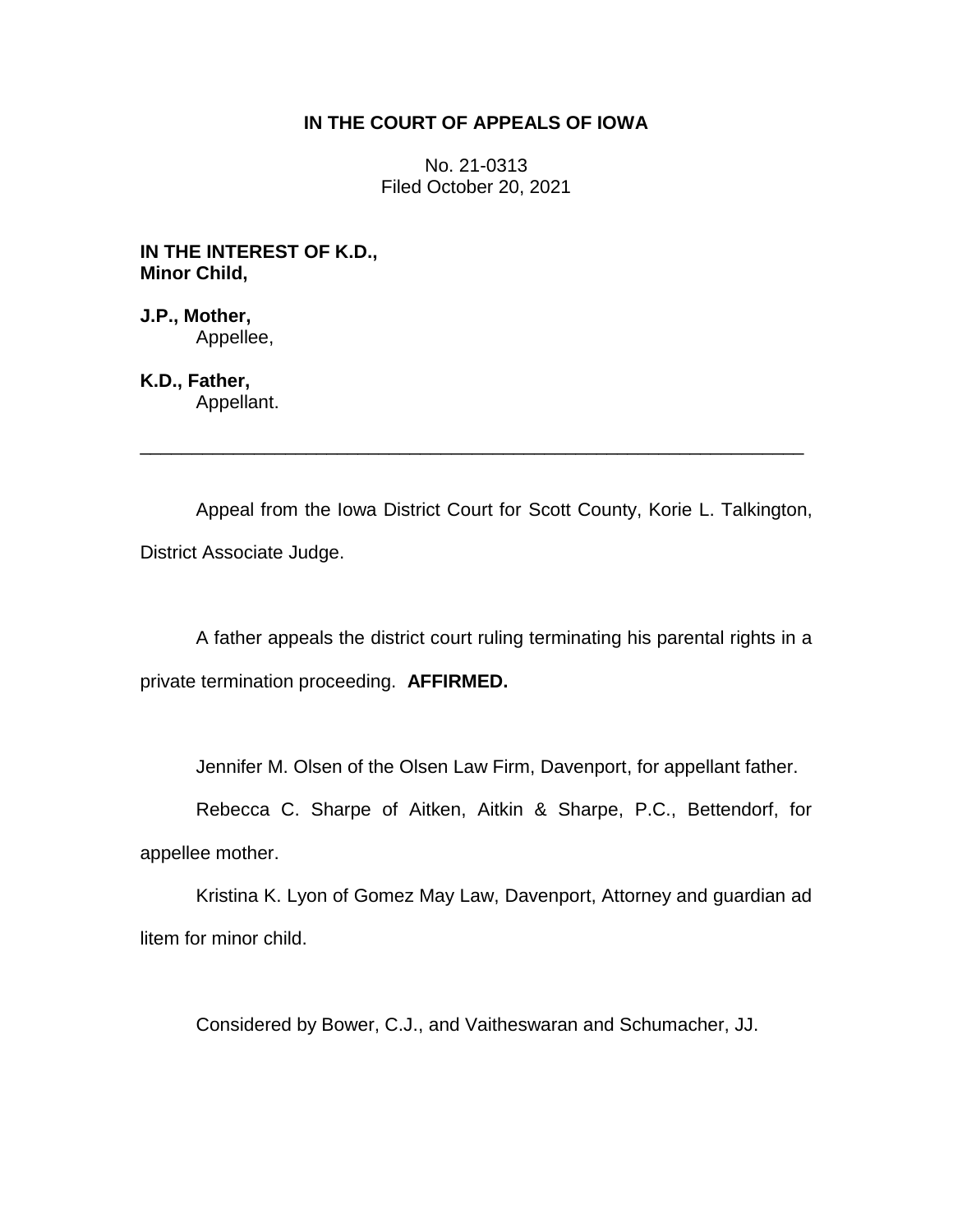#### **SCHUMACHER, Judge.**

A father appeals the district court order terminating his parental rights in a private termination proceeding. There is clear and convincing evidence to show the father abandoned the child and termination of his parental rights is in the child's best interests. We affirm the decision of the district court.

# **I. Background Facts & Proceedings**

K.D., father, and J.P., mother, are the parents of K.J.D., born in 2009. The parties lived together for a period of time in Illinois but never married. The parents' relationship was unstable. They separated for a final time in 2011, and the mother and the child moved to Davenport, Iowa. The father remained in Illinois. The father visited the child in Davenport.<sup>1</sup>

In March 2012, the father and an acquaintance of the mother were involved in a physical altercation outside the mother's home. Both men were hospitalized. The father received stab wounds and the mother's acquaintance was charged and convicted of a crime as a result of the fight. The paternal grandparents picked the father up from the hospital and asked to have the child visit for a few days. The mother agreed. She testified the father then refused to return the child. The following Monday, the mother obtained a protection order.<sup>2</sup> The order was filed March 20, 2012.<sup>3</sup> The order of protection granted the mother custody of K.J.D.

 $\overline{a}$ 

 $1$  The father testified that he did not have a driver's license for about ten years. He took the bus to Davenport and the mother picked him up at the bus station. Prior to March 2012, he stayed at the mother's home while visiting the child.

 $2$  The father consented to the entry of the order of protection.

 $3$  The father filed a paternity action in April 2012. He did not follow through with this action because he obtained visitation through the protection order, and the paternity action was dismissed in May 2013.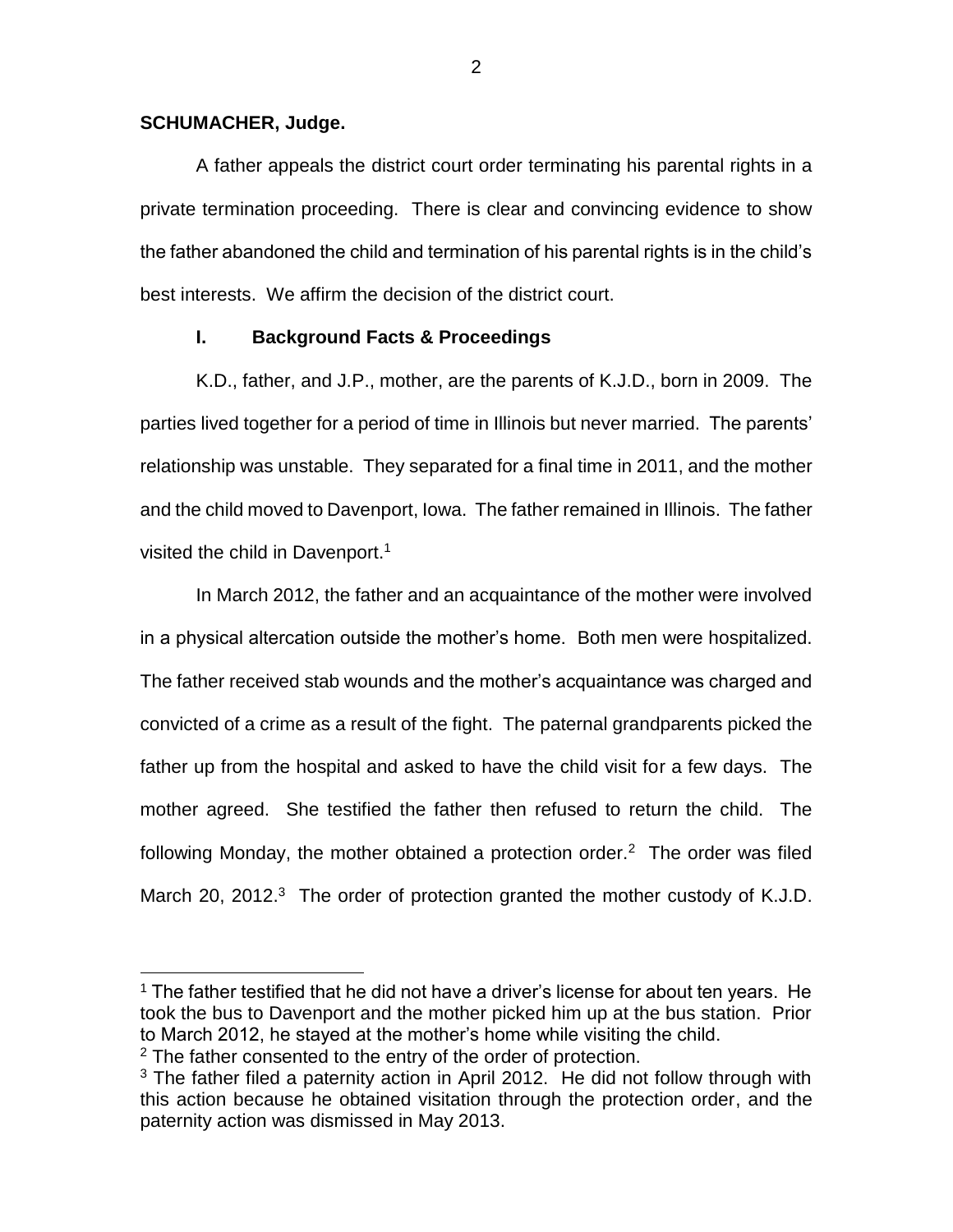The father was awarded visitation rights and ordered to pay child support. Officers accompanied the mother to the paternal grandparents' home to retrieve the child.

The parties followed the protection order during the one year when it was in effect.<sup>4</sup> When the year ended, the father quit paying child support. The mother was unable to afford continuing to drive the child for visits, as was required by the protection order. The mother obtained a new telephone number after the father stopped paying the cellphone bill. She did not provide the new number to the father. She also blocked him on Facebook. The father has not seen the child since May or June 2013.

On September 5, 2014, the father filed a petition in Illinois for custody and visitation but did not follow through with it.<sup>5</sup> On February 17, 2015, the mother filed a petition for termination of the father's rights in Iowa. The father's rights were terminated, but the termination ruling was set aside on March 23, 2016, because the father was not properly served. The mother dismissed her termination petition. The father moved to Texas for a year and then New York for a year. He did not attempt any contact with the child for two years and two months while he was out of the area.

The father moved back to Illinois and then filed a custody petition in Iowa on May 1, 2018. He stated he did not know the mother's whereabouts after his last visit with the child in 2013. However, the record established the mother and the child remained in the same home the father had visited through June 1, 2015,

 $\overline{a}$ 

<sup>&</sup>lt;sup>4</sup> The mother got married in October 2012. She has two children with her husband. <sup>5</sup> The mother was not served with notice because the Scott County Sheriff's Department was unable to locate her. However, the mother was living at the home the father had previously visited to exercise visits with K.J.D.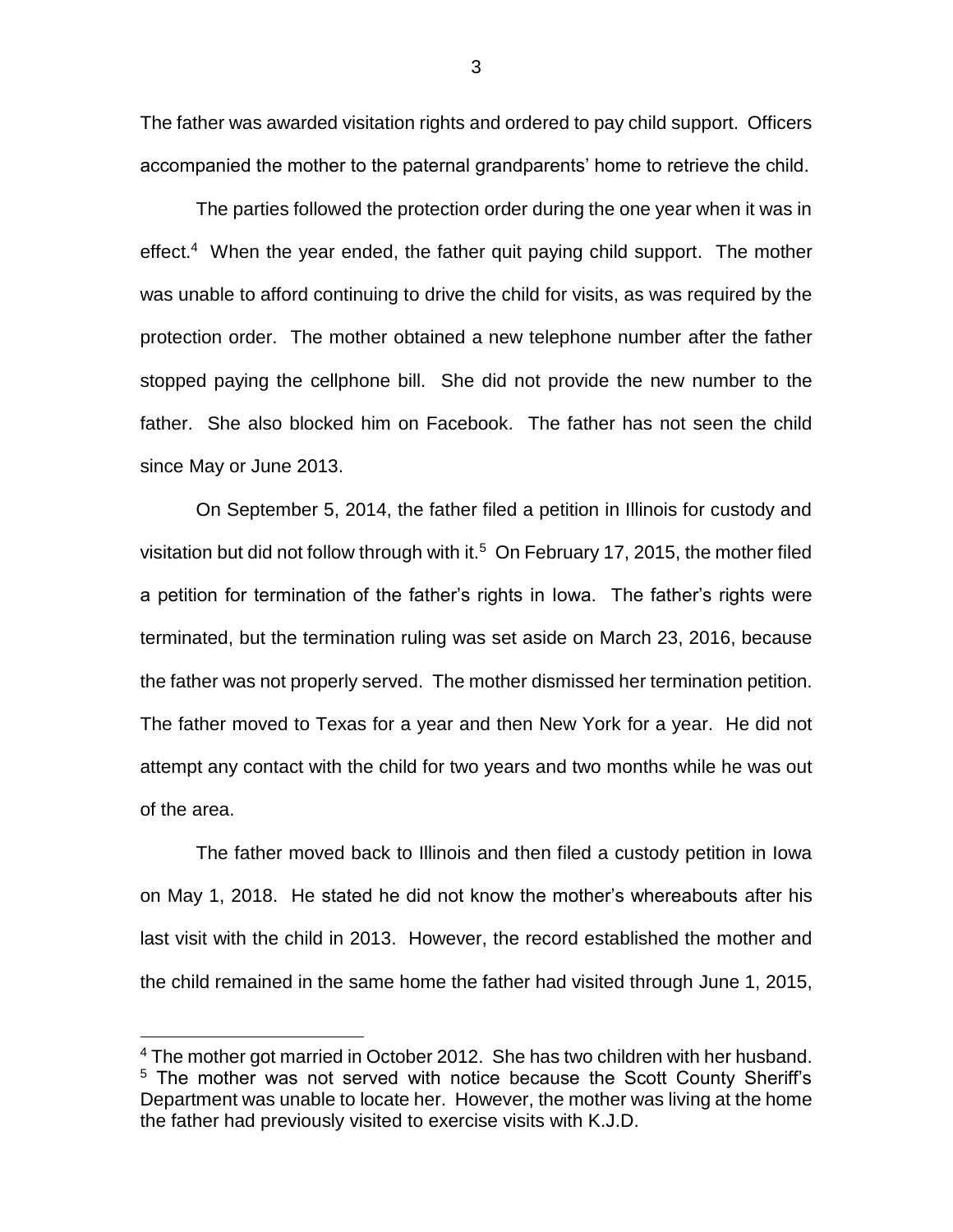and then moved to a different home in Davenport. The father testified his attorney hired an investigator to locate the mother in order to serve her with the petition.

On June 7, 2018, the mother filed a second petition for termination of the father's parental rights on the ground of abandonment under Iowa Code section 600A.8 (2018).<sup>6</sup> In August, the mother unblocked the father on Facebook. The mother did not allow visits after the filing of the termination petition, given the pending hearing and the length of time since the father had seen the child. Subsequent to the filing of the second petition for termination, the father provided gifts for the child to the mother's attorney that were not delivered. He did not send cards or gifts directly to the child, although he knew where the child was living during the pendency of the termination case.

Due to the Covid-19 virus and other factors, it took more than a year to conclude the termination hearing. The hearing took place on November 13, 2019; August 6, 2020; and January 4, 2021. At the last hearing date, the child was eleven-years-old and the father had not seen her since she was four-years-old.

On February 10, 2021, the district court terminated the father's parental rights under section 600A.8(3)(b). The court found:

Clear and convincing evidence has been presented to this Court that [the father] has abandoned his child as defined by [section] 600A.8(3)(b). He has not had contact with the child since 2013. Sporadic attempts at contact, despite knowing where the child and mother were residing, is abandonment. [The father] has not supported his child financially. He has not paid any support since 2013 or 2014, despite having the means to do so. The only letter, card, money or gifts to the child were delivered to the mother's attorney in 2018. Otherwise, he has never acknowledged her birthday, Christmas or other holidays.

 $\overline{a}$ 

4

 $6$  The action filed by the father was stayed while the termination proceedings were pending.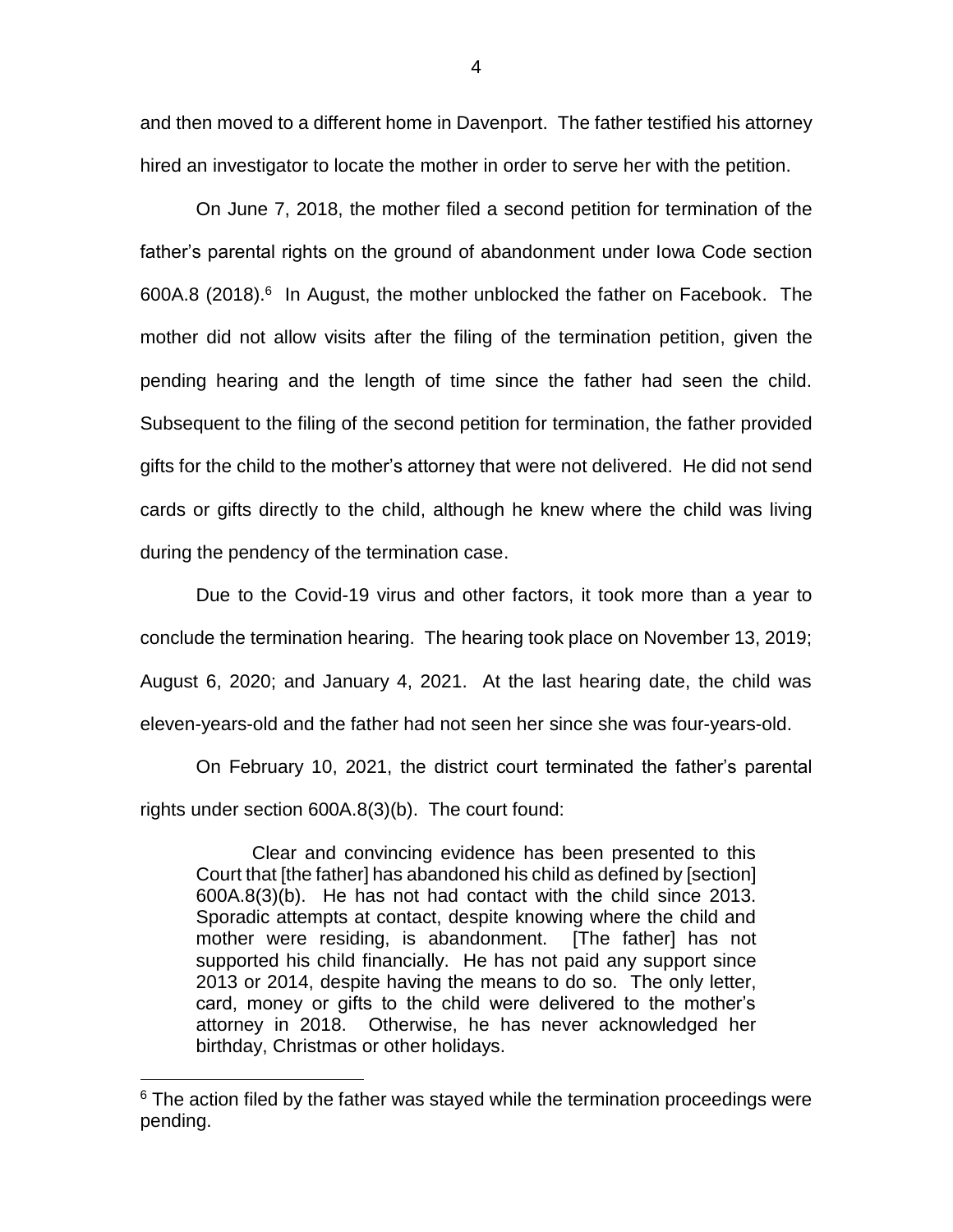The obstructions by [the mother] were not the sole reason for his lack of contact or support. [The father] knew the address where his child was living, even if he did not have the mother's phone number or the ability to contact her electronically. [The mother] does not have a legal obligation to encourage contact between the child and her father. In his heart, [the father] may not have abandoned his child, but he did so by his lack of action between the last time he saw her and the filing of his custody petition in May 2018. The court must judge his efforts and actions to maintain contact and the actions he took to keep himself part of his child's life. He failed to maintain substantial or continuous contact with his child.

Termination of [the father's] parental rights is in the child's best interests. The child does not remember him. He has not emotionally, physically, or financially supported her in 7 years.

The father appeals the district court order.

### **II. Standard of Review**

Private termination proceedings under chapter 600A are reviewed de novo. *In re G.A.,* 826 N.W.2d 125, 127 (Iowa Ct. App. 2012). "We give weight to the juvenile court's factual findings, especially when considering the credibility of witnesses, but we are not bound by them." *In re H.S.,* 805 N.W.2d 737, 745 (Iowa 2011). In termination proceedings, our primary concern is the best interests of the child. Iowa Code § 600A.1(1); *In re R.K.B.,* 572 N.W.2d 600, 601 (Iowa 1998).

### **III. Termination of Parental Rights**

Private termination proceedings under Iowa Code chapter 600A are a twostep process. *See* Iowa Code §§ 600A.1, .8. The moving party must first prove by clear and convincing evidence the grounds for ordering termination of parental rights. *See id.* § 600A.8. For the second prong, the moving party must prove by clear and convincing evidence that termination is in the best interest of the child. *See R.K.B.,* 572 N.W.2d at 602.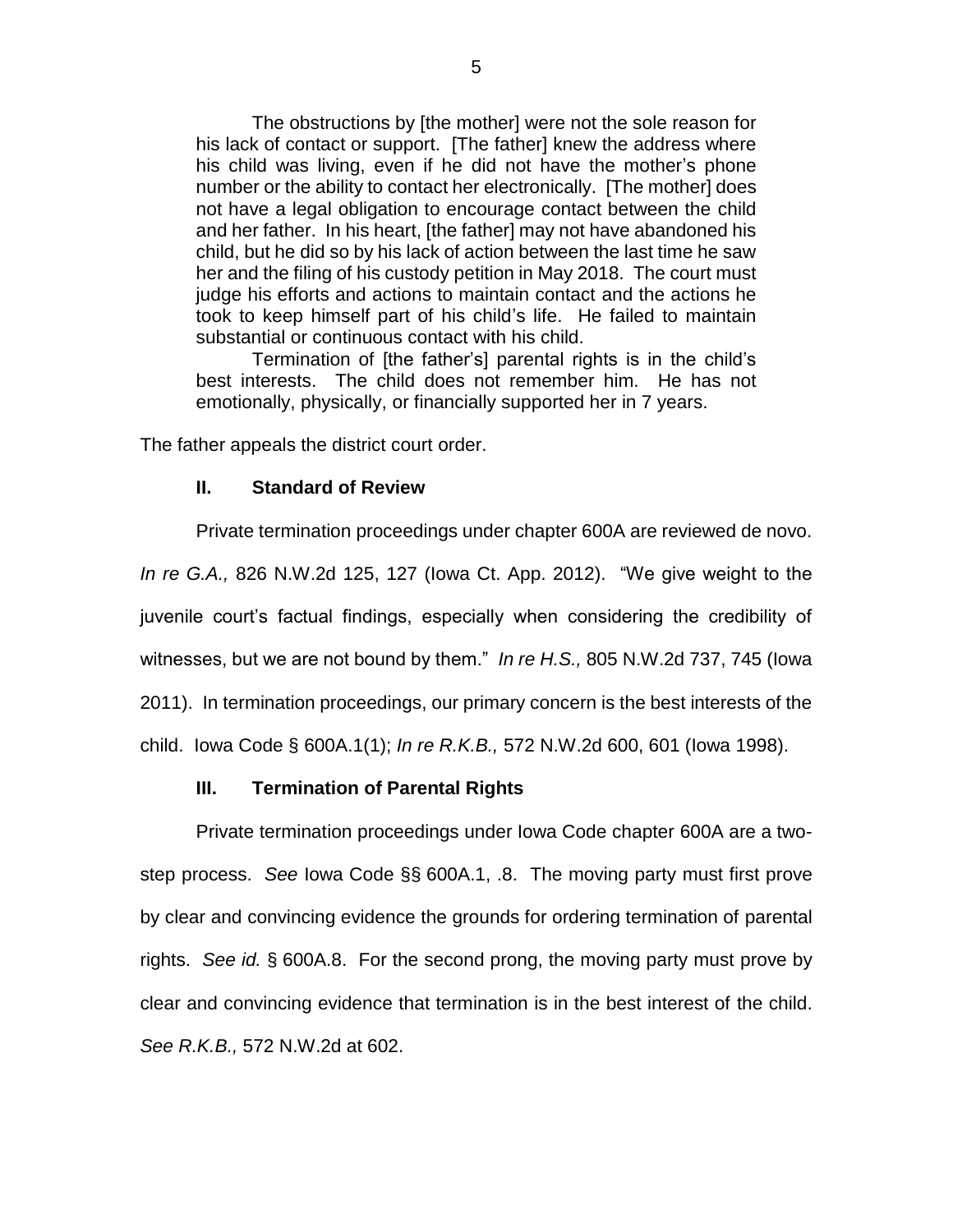**A.** The father contends there is not clear and convincing evidence in the record to support termination. He contends that he attempted to maintain contact with the child but the mother prevented him from visiting the child. He asserts that he wanted to keep in regular communication with the child. He states that because he did not know where the mother was living, or her telephone number, and was unable to contact her through Facebook, he was unable to establish visitation or contribute financially.

Section 600A.8(3) provides:

b. If the child is six months of age or older when the termination hearing is held, a parent is deemed to have abandoned the child unless the parent maintains substantial and continuous or repeated contact with the child as demonstrated by contribution toward support of the child of a reasonable amount, according to the parent's means, and as demonstrated by any of the following:

(1) Visiting the child at least monthly when physically and financially able to do so and when not prevented from doing so by the person having lawful custody of the child.

(2) Regular communication with the child or with the person having the care or custody of the child, when physically and financially unable to visit the child or when prevented from visiting the child by the person having lawful custody of the child.

(3) Openly living with the child for a period of six months within the one-year period immediately preceding the termination of parental rights hearing and during that period openly holding himself or herself out to be the parent of the child.

The phrase "[t]o abandon a minor child" is defined to

[m]ean[] that a parent, putative father, custodian, or guardian rejects the duties imposed by the parent-child relationship, guardianship, or custodianship, which may be evinced by the person, while being able to do so, making no provision or making only a marginal effort to provide for the support of the child or to communicate with the child.

Iowa Code § 600A.2(20). A parent's subjective intent "does not preclude a

determination that the parent has abandoned the child." *Id.* § 600A.8(3)(c).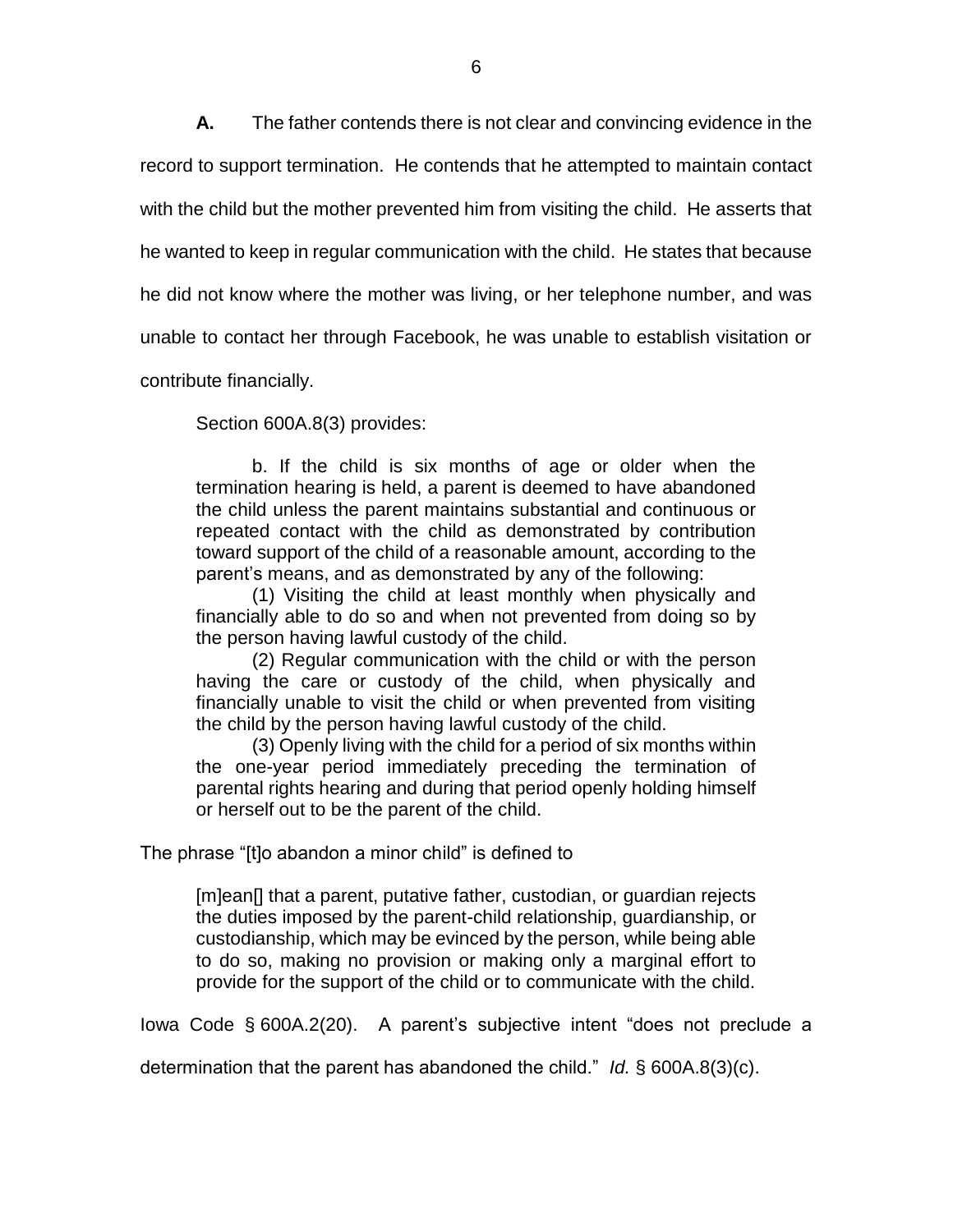We find the father made only marginal efforts to communicate with the child or provide for support of the child. *See id.* § 600A.2(20). The father filed a petition for custody in Illinois in 2014, although he was aware the mother had recently been living in Iowa. He did not take any further steps to pursue the action. He did not take any further action until May 2018, when he filed a petition for custody in Iowa. He moved out of the area for a period of two years and two months, living in Texas and New York, and did not attempt to have contact with the child during this time. Furthermore, the father did not voluntarily provide any regular support for the child. He paid child support when required to do so in the protection order but then stopped once the order expired in 2013. The financial needs of the child did not abate when the protection order ended but the father sent her only a few presents in subsequent years. We conclude the father abandoned the child within the constructs of the statute and his parental rights were properly terminated on this ground under section 600A.8(3)(b).

**B.** The father contends termination of his parental rights is not in the child's best interests. He states he was an active parent in the child's life until May or June 2013, when he last saw the child. He attributes his failure to further participate in the child's life to the mother. The father acknowledges that it would take a period of time to reintegrate him into the child's life after the extended period of time he was absent from her life.

Section 600A.1(2) states:

The best interest of a child requires that each biological parent affirmatively assume the duties encompassed by the role of being a parent. In determining whether a parent has affirmatively assumed the duties of a parent, the court shall consider, but is not limited to consideration of, the fulfillment of financial obligations,

7